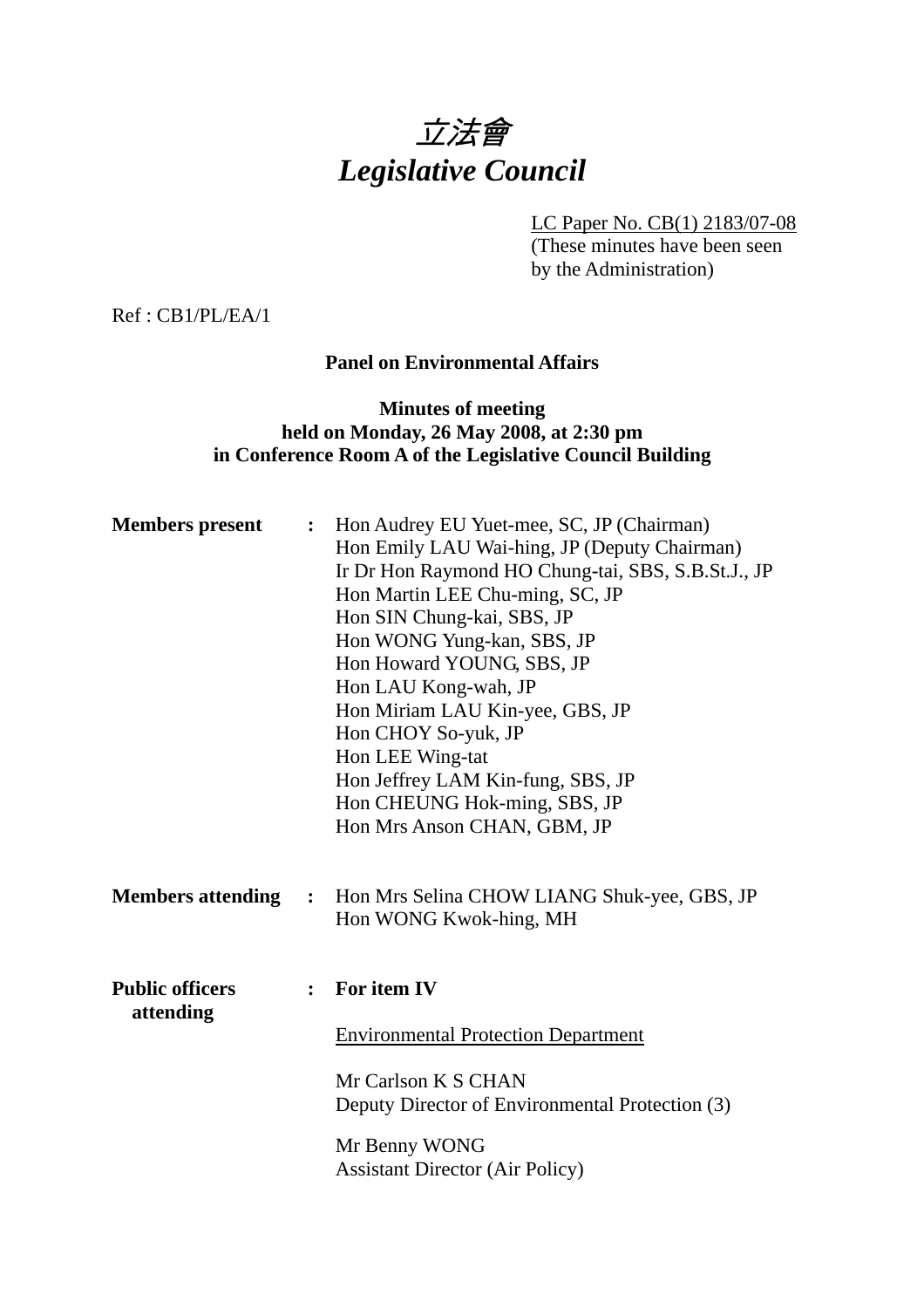|                                            |                | Mr MOK Wai-chuen<br>Principal Environmental Protection Officer (Mobile<br>Source Control Group) |
|--------------------------------------------|----------------|-------------------------------------------------------------------------------------------------|
|                                            |                | For item V                                                                                      |
|                                            |                | <b>Environmental Bureau</b>                                                                     |
|                                            |                | Mr Elvis AU<br>Principal Assistant Secretary for the Environment (Energy) 2                     |
|                                            |                | <b>Electrical and Mechanical Services Department</b>                                            |
|                                            |                | Mr Alfred SIT<br><b>Assistant Director / Energy Efficiency</b>                                  |
| <b>Clerk in attendance :</b> Miss Becky YU |                | Chief Council Secretary (1)1                                                                    |
| <b>Staff in attendance</b>                 | $\ddot{\cdot}$ | Mrs Mary TANG<br>Senior Council Secretary (1)2                                                  |
|                                            |                | <b>Miss Mandy POON</b><br>Legislative Assistant (1)4                                            |
|                                            |                |                                                                                                 |

**I.** Confirmation of minutes<br>(LC Paper No. CB(1) 1594/07-08 - Minutes of the meeting held on 28 April 2008)

The minutes of the meeting held on 28 April 2008 were confirmed.

# **II. Information paper issued since last meeting**

2. Members noted that no information paper had been issued since last meeting.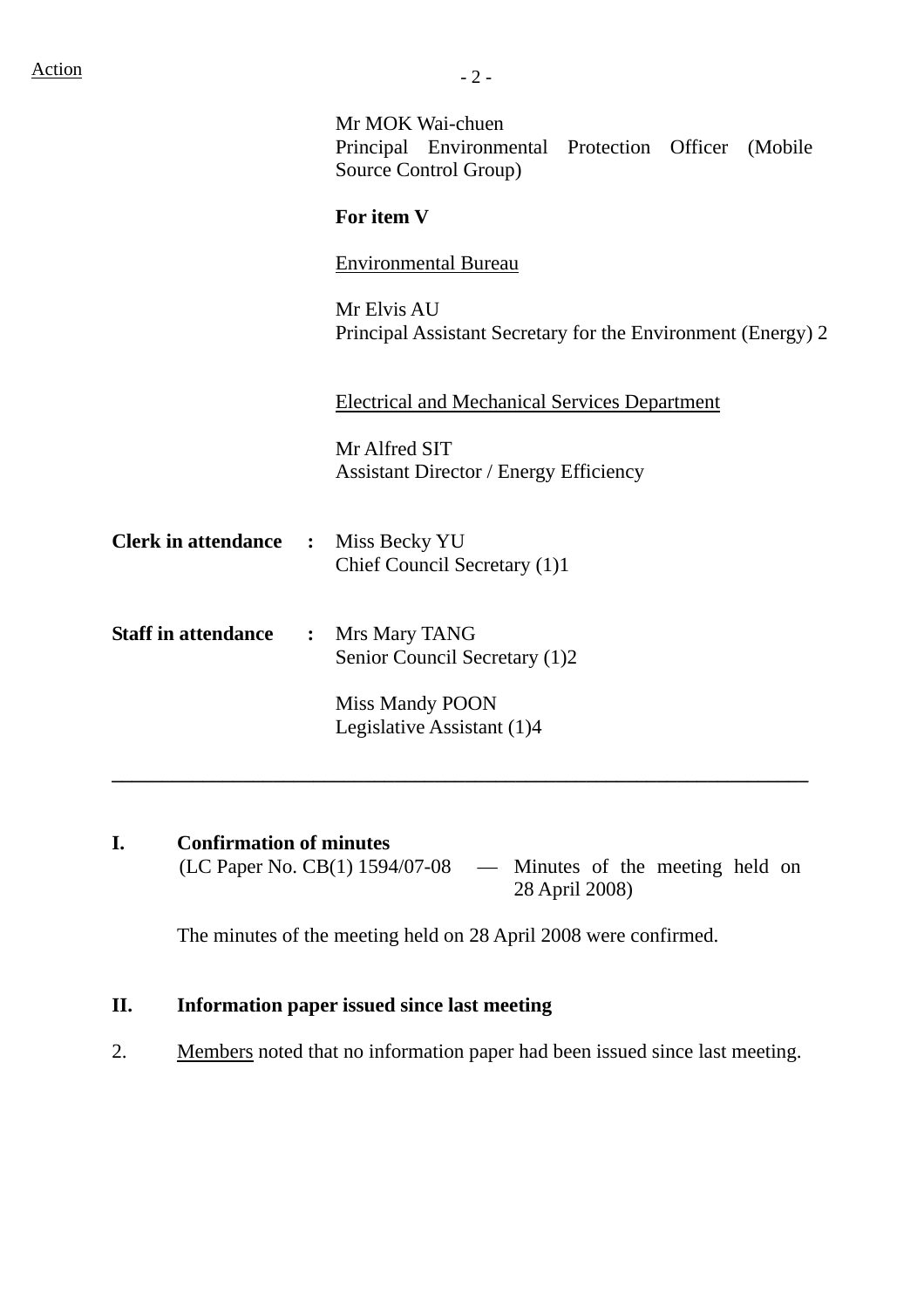# **III Items for discussion at the next meeting**

| (LC Paper No. CB(1) $1595/07-08(01)$ — List of follow-up actions    |             |  |  |
|---------------------------------------------------------------------|-------------|--|--|
| LC Paper No. CB(1) $1595/07-08(02)$ — List of outstanding items for |             |  |  |
|                                                                     | discussion) |  |  |

3. The Chairman said that the Secretary for the Environment wished to invite members of the Environmental Affairs Panel (EA Panel) to visit the Tai Lam Country Park to observe the progress of tree planting work in country parks. The visit was meant to address Mr Albert CHAN's concern raised at the special meeting of the Finance Committee to examine the Estimates of Expenditure on 7 April 2008 regarding the need for greening measures to improve the landscape in Hong Kong. In view of members' hectic work schedule in May and June 2008, it was decided that the earliest possible time for the visit was in July 2008.

4. Members agreed to discuss the following subjects at the next regular meeting scheduled for Monday, 23 June 2008, at 2:30 pm -

- (a) Sewage projects 125DS Tolo Harbour sewerage of unsewered areas, 329DS Upgrading of the Pillar Point Sewage Treatment Works, 332DS Lam Tsuen Valley Sewerage, 339DS North District sewerage, stage 1 phase 2C and stage 2 phase 1, and 337DS, 344DS and 356DS East Kowloon sewerage - packages 1, 2, 3 and 4; and
- (b) Progress of development of EcoPark.

5. The Chairman reminded members that the Panel on Development would be discussing the "Review of the measures to promote green features in building developments" at its regular meeting scheduled for Tuesday, 27 May 2008, at 2:30 pm and the EA Panel had been invited to join the discussion. She also reminded members of the special EA Panel meeting to be held on Monday, 30 June 2008, at 8:30 am to continue discussion on "Measures to tackle fly-tipping".

| IV. | Banning idling vehicles with running engines |                                                                                                                                                 |
|-----|----------------------------------------------|-------------------------------------------------------------------------------------------------------------------------------------------------|
|     |                                              | $((LC Paper No. CB(1) 1595/07-08(03) - Administration's paper on banning)$                                                                      |
|     |                                              | idling vehicles with running<br>engines                                                                                                         |
|     | Ref: EP150/V6/2                              | — The Legislative Council Brief                                                                                                                 |
|     |                                              | LC Paper No. $CB(1)$ 283/07-08(03) $\qquad$ Administration's paper on public<br>consultation on banning idling<br>vehicles with running engines |
|     | LC Paper No. $CB(1)$ 283/07-08(04)           | - Paper on control of idling engines<br>prepared by the Legislative<br>Council Secretariat (Background<br>brief)                                |
|     |                                              |                                                                                                                                                 |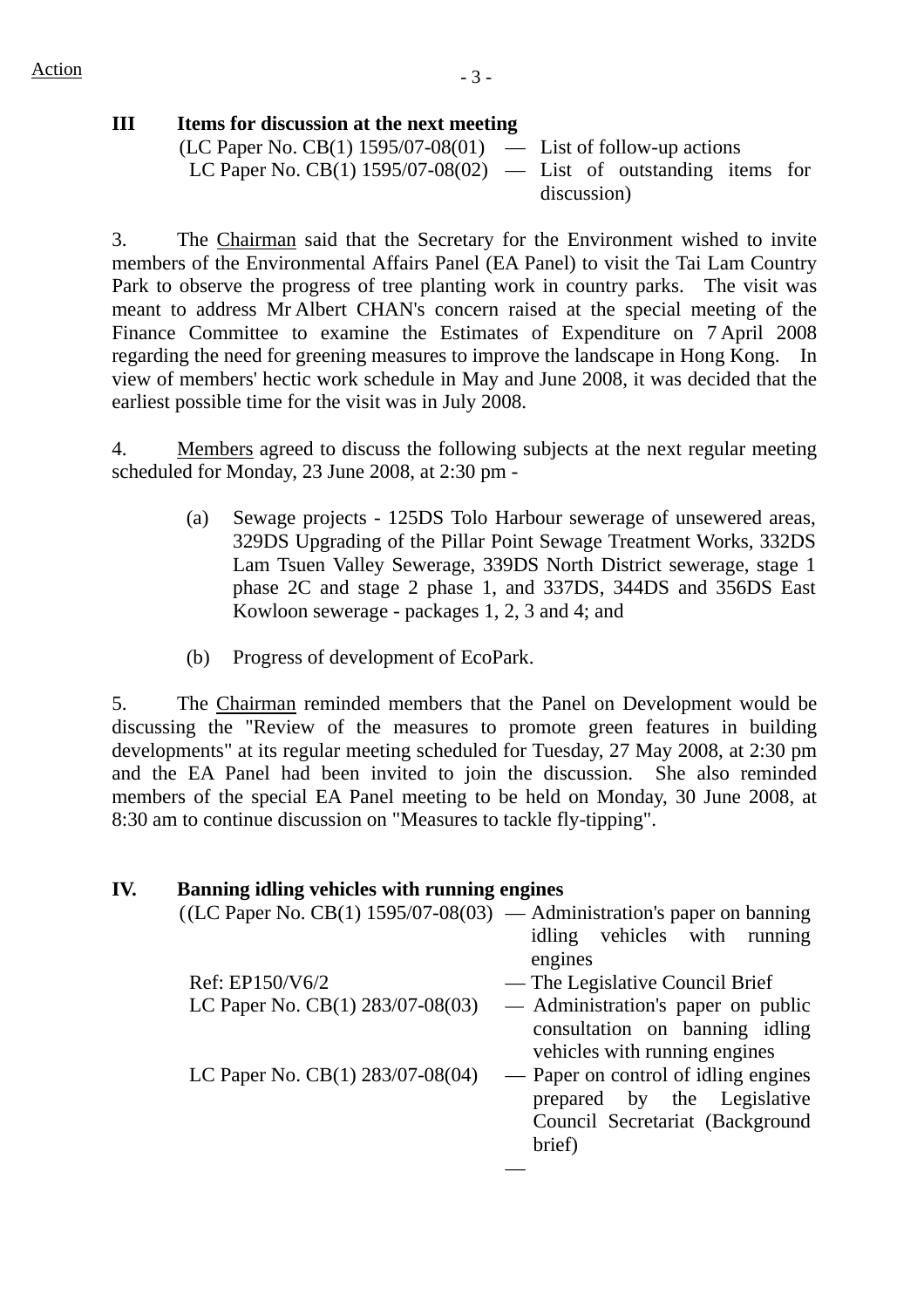| LC Paper No. CB(1) 519/07-08(34)        | — Administration's<br>response<br>to<br>members' concerns raised at the |
|-----------------------------------------|-------------------------------------------------------------------------|
|                                         | meeting on 26 November 2007                                             |
| LC Paper No. CB(1) 519/07-08(35)        | Hon Miriam LAU's letter dated<br>4 December 2007                        |
|                                         | to<br>the<br>Administration                                             |
| LC Paper No. $CB(1)$ 519/07-08(36)      | — Administration's response to LC                                       |
|                                         | Paper No. CB(1) 519/07-08(35)                                           |
| LC Paper No. $CB(1)$ 594/07-08(08)      | — Administration's response<br>to                                       |
|                                         | members' concerns raised at the                                         |
|                                         | special meeting on 8 January                                            |
|                                         | 2008                                                                    |
| LC Paper No. $CB(1)$ 907/07-08(01)      | - Summary of views on<br>the                                            |
|                                         | proposal to ban idling vehicles<br>with running engines                 |
|                                         |                                                                         |
| LC Paper No. CB $(1)$ 1601/07-08 $(01)$ | — Administration's<br>response<br>to                                    |
|                                         | members' concerns raised at the                                         |
|                                         | special meeting<br><sub>on</sub>                                        |
|                                         | 16 January 2008)                                                        |

6. The Deputy Director of Environmental Protection (3) (DDEP(3)) briefed members on the findings of consultation on the proposal to ban idling vehicles with running engines ("idling engines") and highlighted the issues being considered in the course of finalizing the proposal.

7. Referring to the submission from the Motor Transport Workers General Union (the Union) which was tabled at the meeting, Mr WONG Kwok-hing noted that the Union, which represented large numbers of workers of the transport trades, was strongly opposed to the proposed ban on idling engines. The Union was also disappointed that it had not been consulted on the proposal, and that its submission dated 31 March 2008, which was signed by over 5 000 transport workers objecting to the proposed ban, had not been reflected in the consultation findings of the report. He therefore questioned why the Administration could have reached the conclusion that the transport trades in general did not object to the proposed ban on idling engines.

8. DDEP(3) said that the Administration maintained close liaison with the transport trades on the proposed ban over the past few months. In general, they did not object to the proposed ban on idling engines but many of them, notably operators of non-franchised buses (such as tourist coaches), taxis and public light buses had requested for further exemptions to cater for their operational needs. The Assistant Director of Environmental Protection (Air Policy) (ADEP(AP)) supplemented that the Administration had met with the Union on the proposed ban, and that the Union's submission was one of the 13 written submissions received from the transport trades. The Administration would be meeting with the transport trades again in the next few months to exchange views on the details of the proposed ban. The Principal Environmental Protection Officer (Mobile Source Control Group) added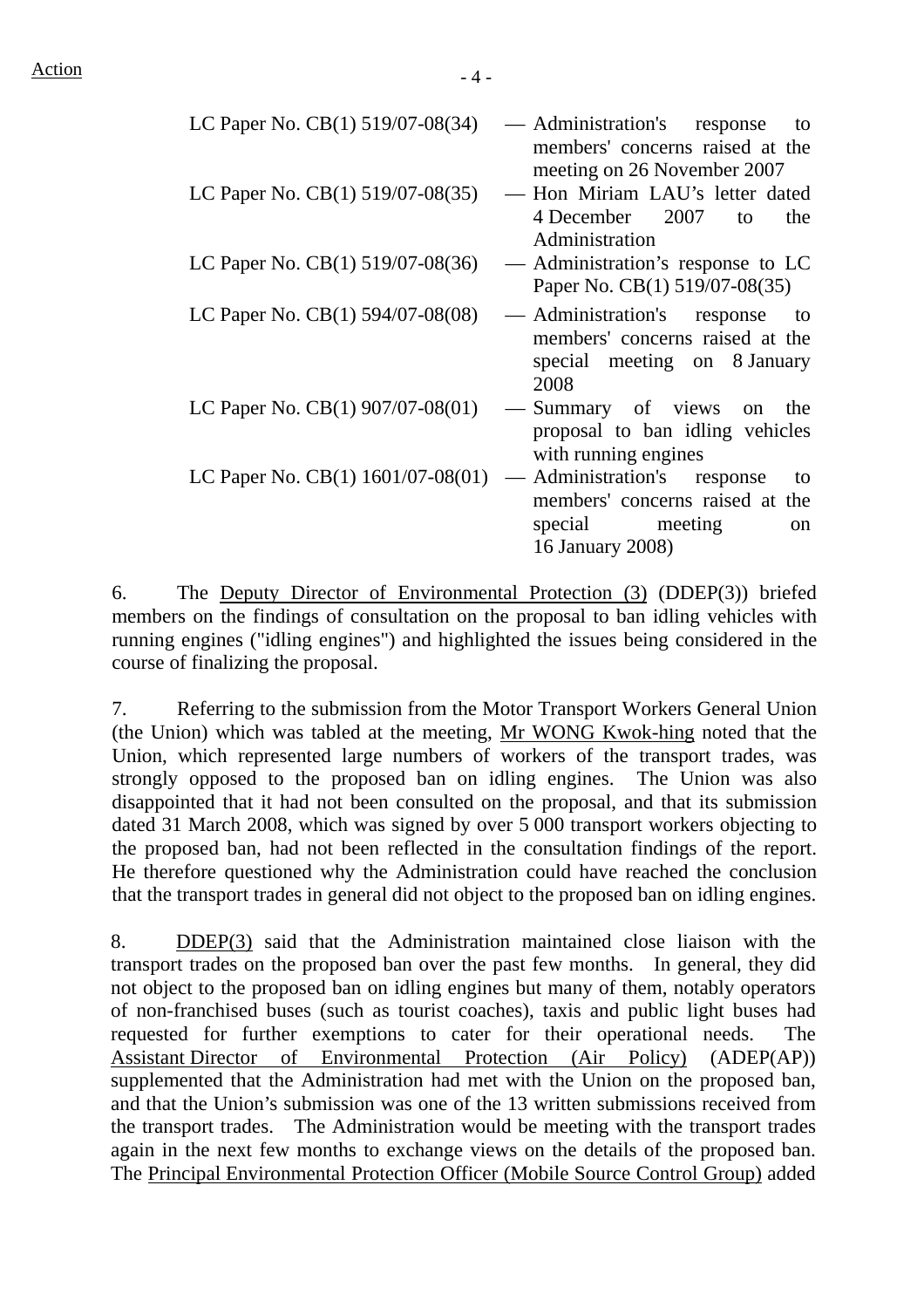Admin that the Administration noted the views of the Union as set out in its submission and would maintain dialogue with the Union with a view to addressing its concerns. At the Chairman's request, the Administration undertook to provide the number of signatures collected during the consultation period which had indicated objection to the proposed ban on idling engines.

#### Buses and coaches

9. Mr Howard YOUNG believed that the opposition from tourist coaches was not the majority view because tour operators had required coach drivers to turn off the air-conditioning when passengers were not on board a long time ago. However, he would support that for the comfort of passengers, air-conditioning should be turned on when they were on board. He pointed out that the proposal of allowing boarding only when all passengers were ready which was put forward by the some respondents was not practical because there were often passengers who were late and this might have kept all other passengers waiting outside the coach. DDEP(3) said that feedback of the tourist industry supported that coach drivers should not turn on the air-conditioning for their own comfort while their vehicles were idling and waiting for passengers.

10. Ms Miriam LAU opined that there was practical compliance difficulty of school bus drivers, who had to make many stops when picking up students from their homes. It would cause much discomfort to students on board the buses if the air-conditioning had to be switched off while waiting. Franchised buses would also have difficulties in complying with the proposed ban because most of their windows were sealed, making it impractical to turn off the air-conditioning. Besides, there were vehicles which had to run their engines for some ancillary purposes. She hoped that these vehicles and others which were omitted in the consultation could be included in the finalized proposal. DDEP(3) noted that there was request for exemption for buses and coaches with sealed windows on grounds that compliance with the ban might result in poor ventilation for passengers inside the coaches. He said that the Administration would need to consider carefully the views collected and assess possible options from the perspective of genuine requirement and the effectiveness of the ban before finalizing the proposal.

11. Given the operational difficulties of the transport trades in complying with the proposed ban, Ms Emily LAU urged the Administration to meet with the trades more frequently in an attempt to resolve their concerns and to identify a mutually acceptable solution. Since the ventilation problem associated with sealed windows of buses and coaches was the main cause of compliance difficulties, she asked if consideration could be given to encouraging the transport trades to procure buses and coaches with windows which could be opened. DDEP(3) said that the Environmental Protection Department had to discuss with the Transport Department on the need to specify that buses and coaches to be imported should be installed with movable windows.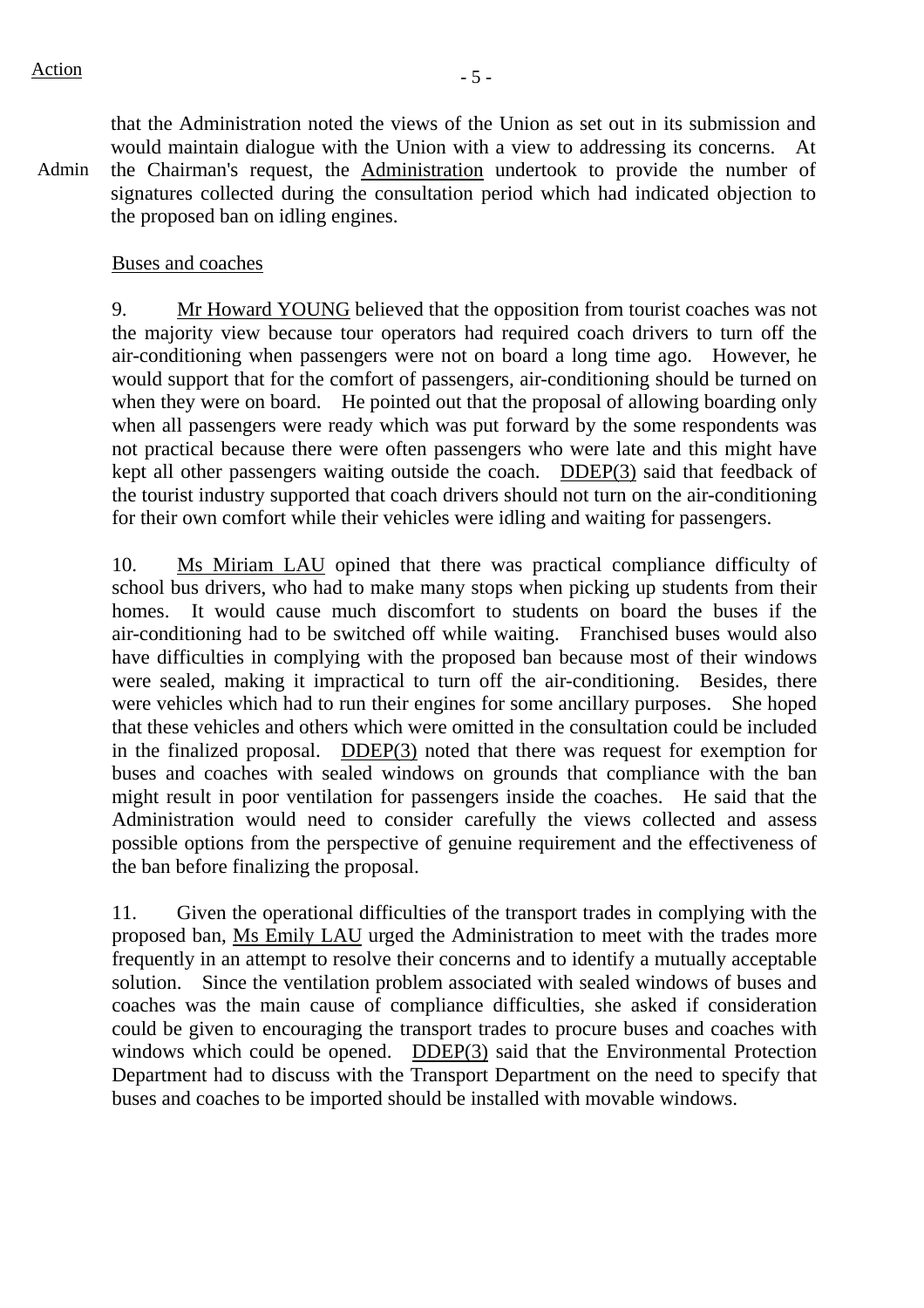# Red minibuses

12. Mr Howard YOUNG enquired about the practical difficulty in exempting the first two Red minibuses (RMBs) for each route at an RMB stand. DDEP(3) explained that RMB stands were designed for use by RMBs going to different destinations without "specified routes". As RMBs of different routes would all wait in turns at different lanes, as in the case at Mongkok RMB stands, there would be practical difficulty in exempting the first two RMBs for each route.

# Taxis

13. Ms Miriam LAU said that the transport trades supported the need to protect the environment. However, they were concerned that the proposed ban would unduly affect the operations of the trades. She pointed out that neither the original proposal of exempting the first two taxis and those in a moving queue from the proposed ban nor the proposed extension of the exemption to the first five taxis were practical to cater for the unpredictable arrival pattern of passengers. With the implementation of the proposed ban, taxi drivers would likely circumvent the ban by circulating on the roads rather that waiting at the taxi stands. She stressed that the request for exemption of the transport trades from the proposed ban aimed at addressing the operational difficulties of the trades and not for the comfort of drivers. She hoped that the Administration would take heed of the difficulties of the transport trades and consider granting exemptions as appropriate. To better understand the operational requirements of the transport trades, the Administration should visit the taxi, red minibus and bus stands.

### Commercial vehicles equipped with turbochargers

14. Noting that certain commercial vehicles equipped with turbo chargers had to keep the engines running for a short period after the vehicles stopped, Ms Miriam LAU asked if the Administration would consider putting in place a grace period arrangement for these vehicles, as in the case of the Canadian municipalities. DDEP(3) said that the Administration was looking into possible options to cater for the need of these vehicles, including the provision of a grace period of about two to three minutes for these vehicles.

### Way forward

15. Mr LEE Wing-tat said that the public was frustrated over the slow progress of implementation of the proposed ban on idling engines which had undergone repeated rounds of consultation, including the current one. Hence, a decision had to be made on the proposal, which was well supported by the general public and would bring about much needed improvement to roadside air quality. While agreeing that some degrees of sacrifice had to be made for the sake of the environment, he accepted that exemptions should be granted to some transport trades to meet their operational needs. Expressing similar concern, Mr Jeffrey LAM said that he supported the policy intent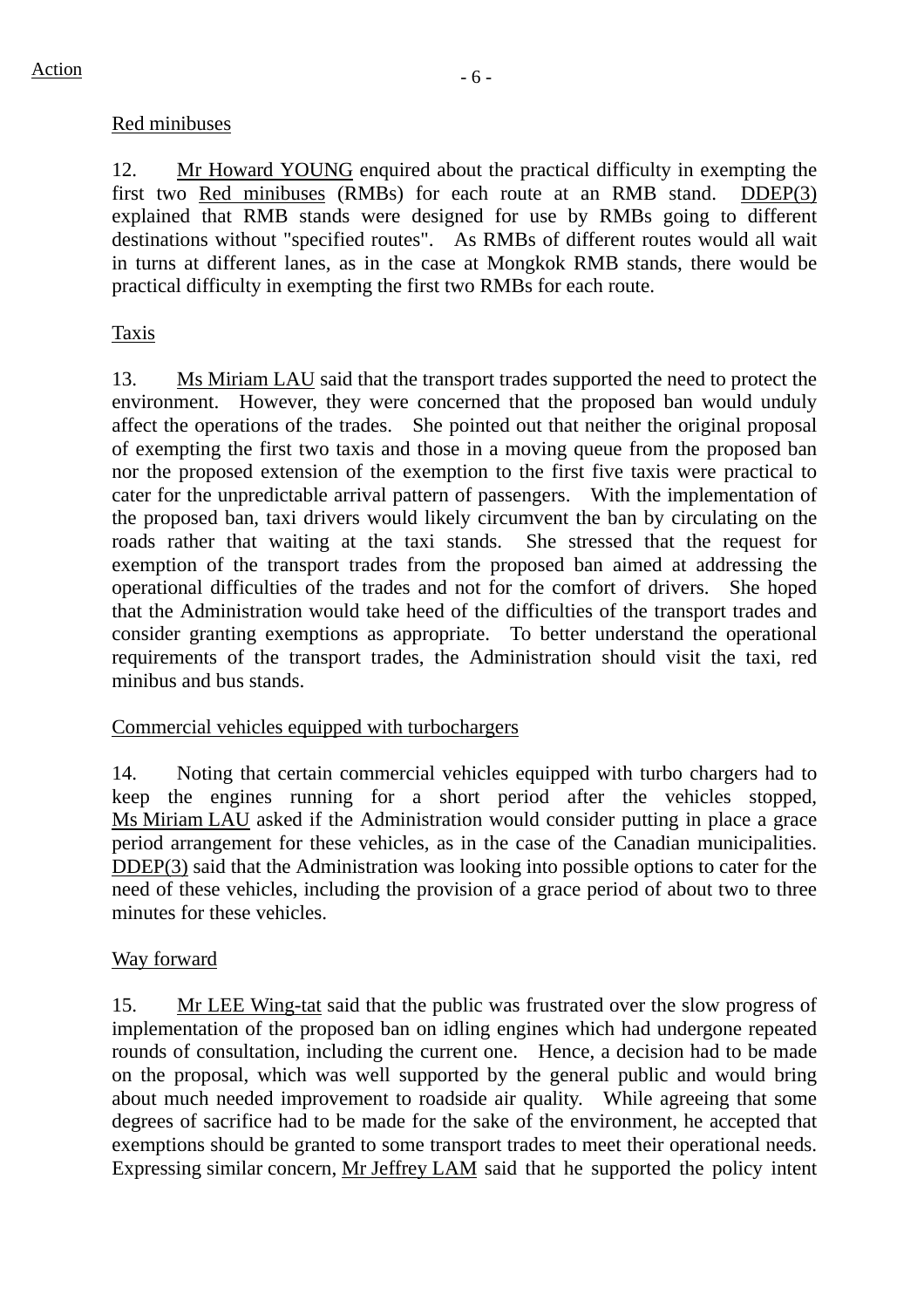of the proposed ban, but this should not undermine the operation of the transport trades. Given the many concerns about compliance difficulties raised by the trades, he expressed doubt that the Administration could be able to work out by late 2008 a mutually acceptable solution taking into account of the trades' concerns. Mr LEE also questioned the practicality of the Administration's plan to finalize the control scheme by end 2008 and introduce the new legislation in the first half of 2009 for implementation within 2009. DDEP(3) said that the Administration was committed to proceeding with the ban on idling engines. It would maintain dialogue with the affected trades with a view to working out an acceptable proposal by late 2008 so that the new legislation could be introduced into the Legislature in the first half of 2009 for implementation within 2009.

16. Mr Martin LEE said that it was not possible to work out a proposal that would be acceptable to all. As there was a price to be paid for protecting the environment, all the Administration could do was to consult all stakeholders and try to address their concerns as far as practicable. Eventually, a decision on whether the proposal should be taken forward had to be made. Opportunity should be taken to teach the children the need to turn off the engines and air-conditioning while vehicles were idling. Passengers should wait for pick-up by drivers and not the other way round. He also considered it unfair to set a low threshold of \$320 for penalty tickets for idling engines when tickets for illegal parking at restricted zones were currently set at \$450. DDEP(3) took note of Mr LEE's views. He said that publicity would be stepped up to encourage the public to switch off their engines while their vehicles were idling.

17. Miss CHOY So-yuk supported the early implementation of the proposed ban. To avoid further delay on the ban, consideration could be given to excluding certain types of vehicles from the ban in the initial phase. The exemptions could be reviewed one year after implementation of the ban. DDEP(3) said that while there were conflicting opinions from the trades and the community, it was hoped that a generally acceptable proposal could be worked out. The Administration would endeavour to resolve the operational difficulties faced by the trades in complying with the ban.

18. Mr SIN Chung-kai supported the early implementation of the long overdue ban as a means to address the problem of global warming, which was a responsibility of each and every member of the community. As part of strong governance, the Administration should take positive measures to implement the ban without further delay. He failed to understand why coach drivers in Hong Kong were not required to turn off the air-conditioning while vehicles were idling as their overseas counterparts. Students traveling by school bus should be made aware of the objective of the proposed ban to protect the environment at an early stage. Signs should be posted inside the cabins of buses and coaches notifying passengers about the need to comply with the statutory ban on idling engines. On the suggestion of exempting certain types of vehicles, he said that this had to be carefully assessed based on operational needs.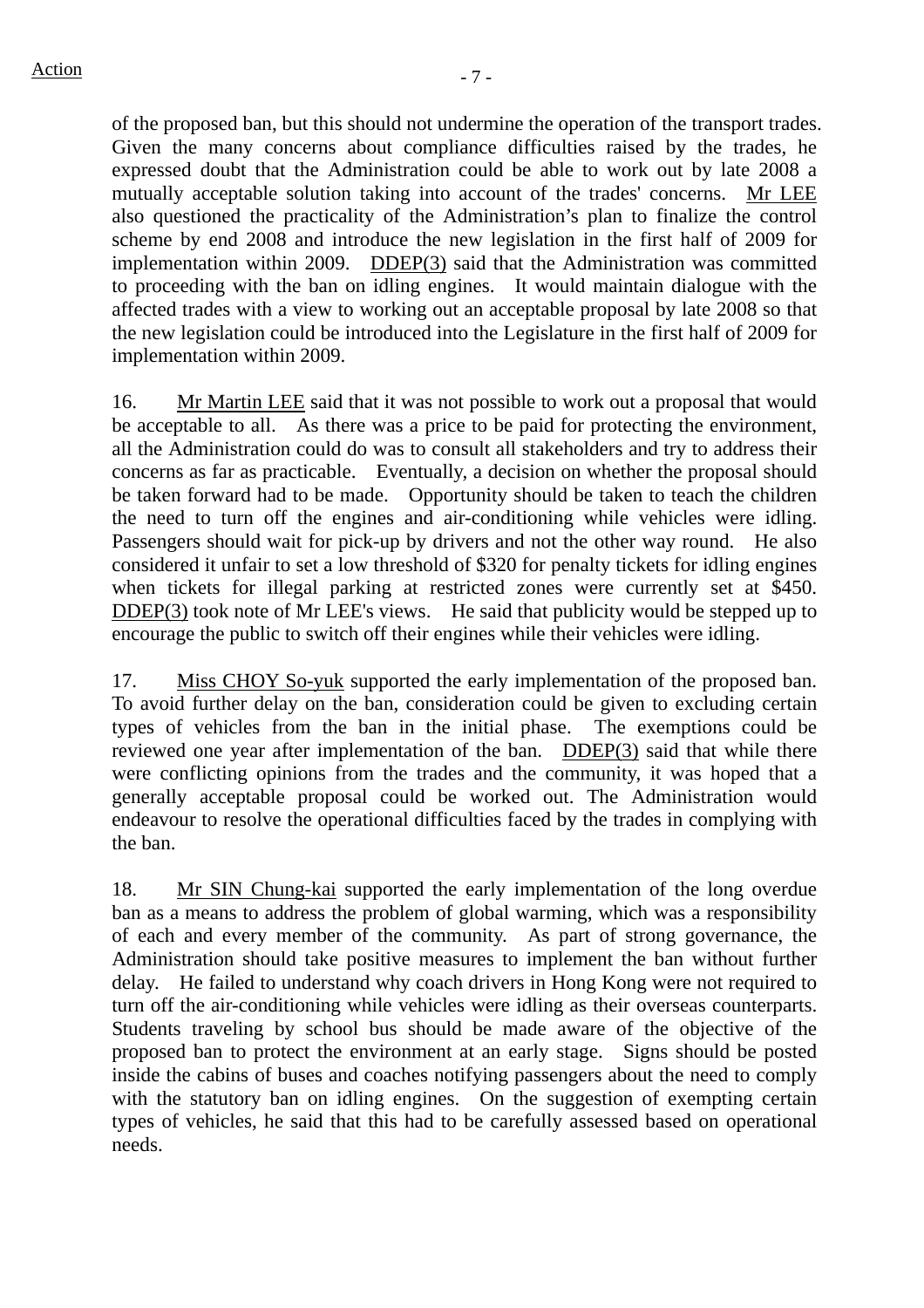19. Despite the general support for the principle of the proposed ban on idling engines, Mrs Selina CHOW stressed the need to overcome the enforcement difficulties. The Administration should maintain dialogue with the trades in an attempt to resolve their compliance difficulties. She did not consider it appropriate to apply the ban across the board to all vehicles, irrespective of their operational requirements. With enhanced public education and increasing pressure to control idling engines, drivers would be inclined to switch off the engines of their vehicles while idling. She therefore shared Miss CHOY So-yuk's view that a phased approach should be adopted for the ban with exemptions for certain types of vehicles in the initial phase. Consensus should be sought on the subsequent phases of the ban, taking into account the progress of implementation. DDEP(3) took note of members' concerns.

| V. | <b>Public consultation on mandatory implementation of Building Energy Codes</b> |                                     |
|----|---------------------------------------------------------------------------------|-------------------------------------|
|    | $(LC$ Paper No. $CB(1)$ 1595/07-08(04) $-$ Administration's paper on public     |                                     |
|    |                                                                                 | consultation<br>mandatory<br>on     |
|    |                                                                                 | implementation of Building Energy   |
|    |                                                                                 | Codes                               |
|    | LC Paper No. CB(1) $504/07-08(01)$ — Consultation document                      | the<br>$\alpha$                     |
|    |                                                                                 | mandatory implementation of the     |
|    |                                                                                 | <b>Building Energy Codes</b>        |
|    | LC Paper No. CB(1) $647/07-08(14)$ — Paper on building energy efficiency        |                                     |
|    |                                                                                 | prepared by the Legislative Council |
|    |                                                                                 | Secretariat (Background brief))     |

20. The Principal Assistant Secretary for the Environment (Energy) 2 (PAS(EG)2) briefed members on the results of the consultation exercise of the proposed mandatory implementation of Building Energy Codes (BECs) promulgated by the Electrical and Mechanical Services Department (EMSD).

21. Miss CHOY So-yuk welcomed the proposal, and hoped that the mandatory implementation of BECs could be extended to cover more building developments in view of its benefits. She enquired about the codes of practices to be promulgated on the energy efficiency standards, adding that there were a number of measures, such as green rooftops and vertical greening, which could be applied to improve energy efficiency. She also supported that incentives should be introduced to promote energy conservation. PAS(EG)2 said that since the introduction of the voluntary Hong Kong Energy Efficiency Registration Scheme for Buildings (HKEERSB) in 1998, EMSD had issued four codes of practices on energy efficiency standards of fixed building services installations, namely, lighting, air-conditioning, electrical, lifts & escalators, and a code of practice on overall building energy performance. These codes of practices would be updated from time to time with a view to improving the energy efficiency performance of buildings. The Assistant Director/Energy Efficiency (AD/EE) added that the codes of practices aimed at providing the minimum energy efficiency standards for electrical and mechanical installations in buildings. By way of illustration, the BEC on lighting would provide for the lighting power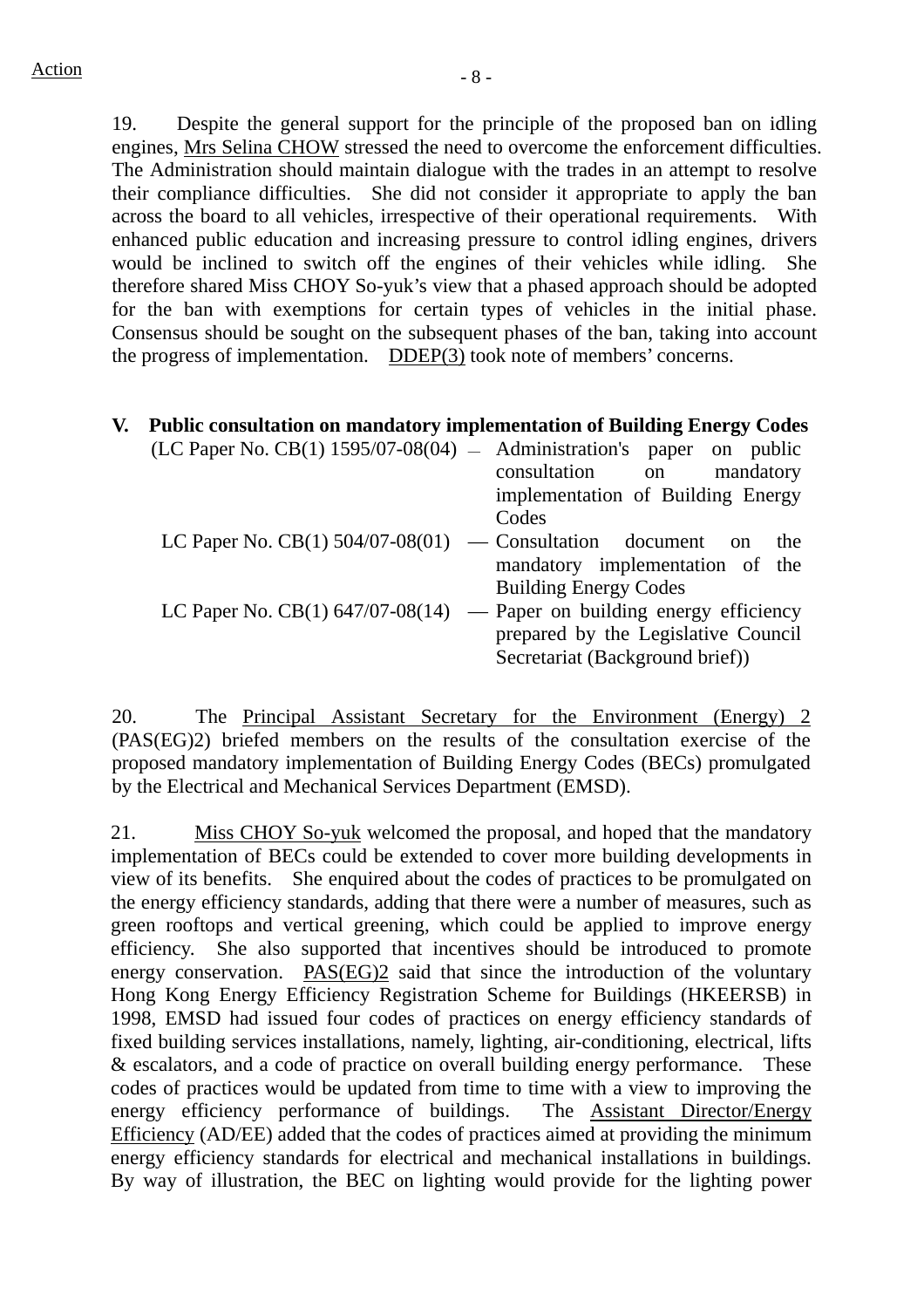Admin

densities of various indoor areas and the number of lighting control points. At members' request, the Administration undertook to provide the number of certificates of compliance issued under the voluntary HKEERSB.

22. Miss CHOY So-yuk enquired about the percentage of commercial buildings which were able to comply with the latest energy efficiency standards. She also enquired about the penalty for non-compliance with BECs. PAS(EG)2 advised that up to November 2007, EMSD had issued certificates of compliance to service installations in 791 building venues under the voluntary HKEERSB. Given that there were about 500 to 600 new buildings being completed each year, the participation rate of the voluntary scheme had not been high. He added that the Administration aimed at introducing the relevant legislation on the mandatory scheme into Legislative Council in 2009. There would be penalty provisions for non-compliance with BECs, and the Director of Electrical and Mechanical Services would be the enforcement authority for the mandatory scheme.

23. Mr LEE Wing-tat enquired about the percentage of energy savings which could be achieved through the proposed mandatory implementation of BECs. He also suggested that statutory organizations and major business corporations should be asked to submit information on their electricity consumption and energy efficiency measures to EMSD. PAS(EG)2 said that the annual energy savings expected to be achieved in a typical commercial building through the proposed mandatory implementation of BECs would be between 10% to 15%. He added that some commercial buildings in Hong Kong had voluntarily submitted their annual electricity consumption figures and a benchmark system was subsequently developed and made available on EMSD's website. As for government departments, they were required to follow the guidelines on energy efficiency standards issued by EMSD and to compile reports on their environmental performance on an annual basis.

24. Given the high energy consumption of commercial buildings, Mr LEE Wing-tat suggested that owners and occupiers of these buildings should be required to set higher energy efficiency standards, and to adopt more energy efficient measures in an attempt to achieve greater energy savings. Consideration should also be given to requiring corporations which consumed large amount of electricity in their operations, such as the MTR Corporation Limited, to conduct energy audits once every five years instead of 10 years. PAS(EG)2 confirmed that the Administration had approached trade associations encouraging them to adopt energy efficiency standards that were higher than statutory requirements. On the suggestion of conducting energy audits once every five years instead of 10 years, PAS(EG)2 said that under the proposed mandatory scheme, building owners were required to apprise their occupants outcome of the energy audits, which would also be made available for public reference. The building owners would need time to implement the recommended actions arising from energy audits. Besides, the service lives of energy efficient installations were usually more than 10 years. Hence, it would be more worthwhile to conduct energy audits every 10 years.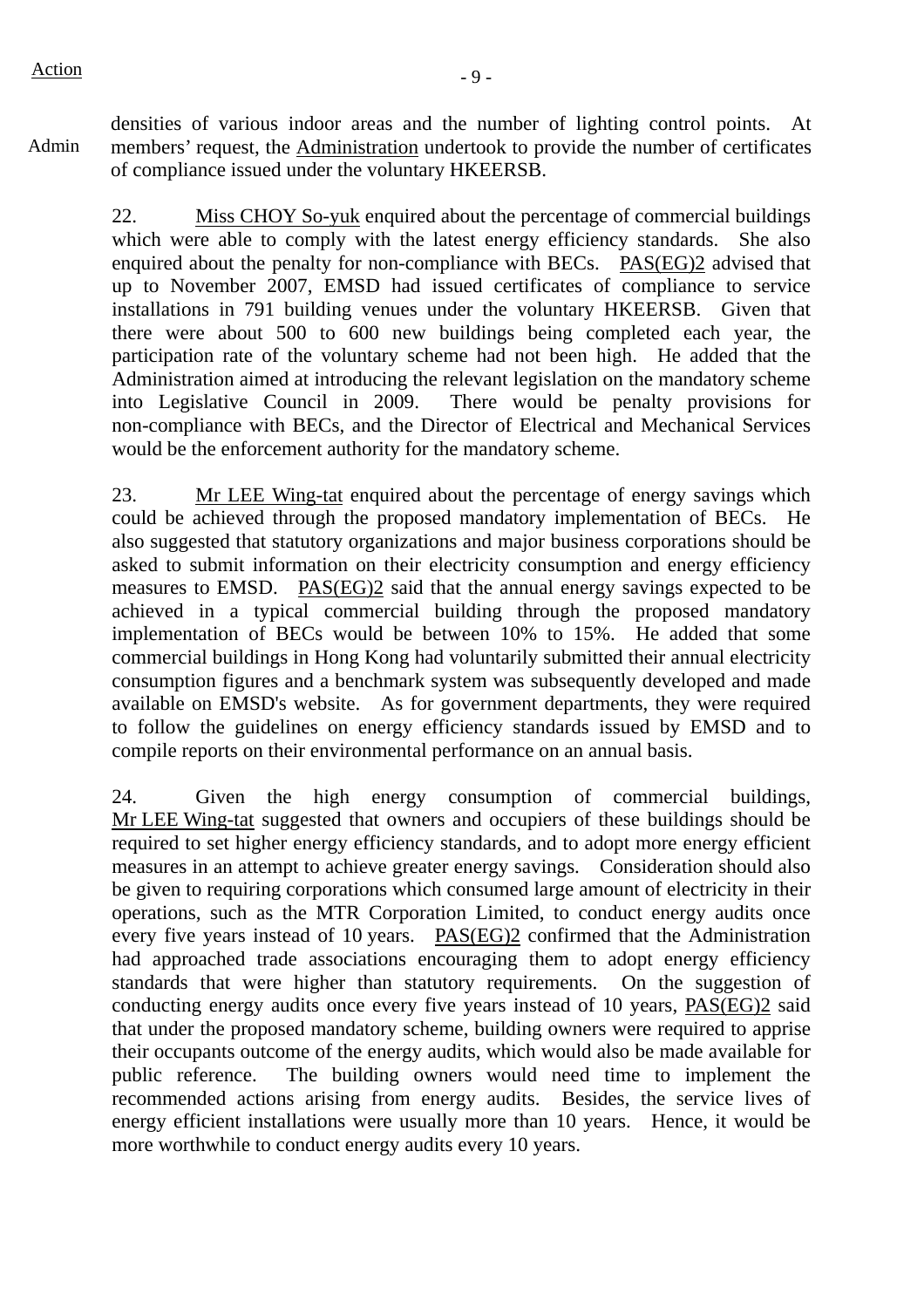25. Ms Emily LAU opined that more should be done to promote the conduct of energy audits, including the use of the Environment and Conservation Fund (ECF) to provide the necessary funding support. She also enquired about the availability of technical experts in conducting energy audits. PAS(EG)2 said that EMSD had been advocating the conduct of energy audits in the past years. Apart from government departments which had been taking the lead in conducting energy audits, a number of corporations had also been performing energy audits. Hence, there was no shortage of expertise in this field. On the cost of energy audits, PAS(EG)2 said that this would depend on the size of the buildings, and the number of energy efficiency installations to be audited. Meanwhile, applications for funding from ECF, relating to energy efficiency projects, had been received. AD/EE supplemented that the average cost of an energy audit for a commercial building which consumed 500 000 units of electricity per year would be around \$50,000 to \$60,000.

26. Miss CHOY So-yuk opined that apart from conducting energy audits for existing buildings, consideration should also be given to introducing design standards that would improve energy efficiency performance of new buildings, such as specifications on the thickness of walls, choice of construction materials, and facing of buildings etc. PAS(EG)2 said that the energy efficiency standards and requirements in BECs had taken into account local needs and circumstances and incorporated good engineering practices.

27. Mrs Anson CHAN noted that as a result of the consultation exercise, government buildings and buildings in the public sector as well as major educational buildings were being considered for inclusion under the proposed mandatory scheme. She sought details about the educational buildings to be included. PAS(EG)2 explained that in the public consultation exercise conducted earlier in the year, there was general support that, apart from covering new commercial buildings and the communal areas of new residential and industrial buildings in both the private and public sectors, the proposed mandatory scheme should be extended to include other government buildings and buildings in the public sector, as well as major educational buildings, the latter of which would cover schools/educational institutes administered by private education providers.

28. Mrs Anson CHAN was of the view that existing buildings should be encouraged to improve their energy efficiency performance not only when there were major retrofitting works, but on an ongoing basis. PAS(EG)2 confirmed that apart from major retrofitting works, existing buildings would also be encouraged to improve their energy efficiency when replacing their building service installations.

29. The Chairman enquired about the energy efficiency standards being adopted for the lighting systems of commercial buildings, because some buildings had kept their lights on overnight, particularly those advertising signboards mounted on their outer walls, which had caused light nuisance and was a constant source of complaint from affected residents. The problem had remained unresolved as no government department was tasked to deal with the problem. She asked if the